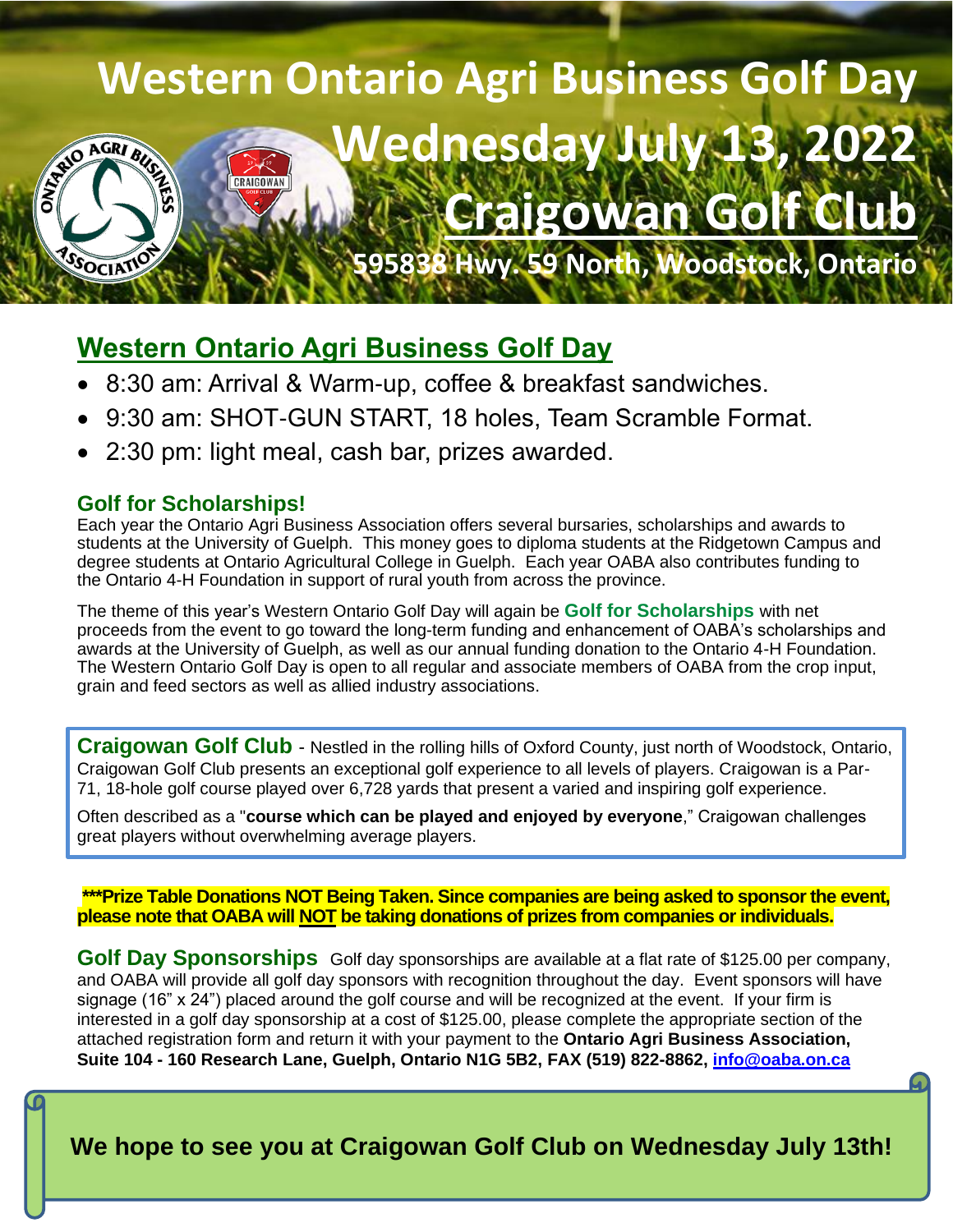### **OABA Western Ontario Agri Business Golf Day – Wednesday July 13 Craigowan Golf Course, 595838 Hwy. 59 N., Woodstock**

**Please return this completed form and make your cheque payable to: Ontario Agri Business Association, 104 – 160 Research Lane, Guelph, ON N1G 5B2 Phone: 519-822-3004 / Fax: 519-822-8862 / [info@oaba.on.ca](mailto:info@oaba.on.ca?subject=Western%20Golf%20Day) For credit card payment – [click here](http://www.oaba.on.ca/downloads/Credit%20Card%20Payment%20form.pdf) to download payment form (credit card receipt will be sent via e-mail).**

**EARLYBIRDS SAVE \$25.00 – REGISTER AND PAY BEFORE July 6 th**

# **GOLF REGISTRATION FORM**

**To register for the Western Ontario Golf Day please complete the area below:**

Full Event: *(register before July 6)* **\$150.00\***(includes H.S.T.) **\*EARLYBIRD PRICE** 

Full Event: *(register after July 6)* **\$175.00** (price includes H.S.T.)

*– Full Event Fee includes 18 holes of golf with power cart, breakfast and afternoon finger food reception.*  **No refunds for cancellation will be made after July 6 th and no-shows will be invoiced.**

|                                                                                              | H.S.T. Registration #R889706727 |                         |  |
|----------------------------------------------------------------------------------------------|---------------------------------|-------------------------|--|
| Name of Registrant                                                                           | Company                         | <b>Registration Fee</b> |  |
|                                                                                              |                                 |                         |  |
|                                                                                              |                                 |                         |  |
|                                                                                              |                                 |                         |  |
|                                                                                              |                                 |                         |  |
|                                                                                              |                                 |                         |  |
|                                                                                              |                                 |                         |  |
|                                                                                              |                                 |                         |  |
|                                                                                              |                                 |                         |  |
|                                                                                              |                                 |                         |  |
|                                                                                              |                                 |                         |  |
| Please check one:                                                                            |                                 |                         |  |
| Treat each name above as a single golfer – please place in a foursome as available<br>$\Box$ |                                 |                         |  |
| Treat the names above as a full (or partial) foursome<br>$\Box$                              |                                 |                         |  |

## **CORPORATE SPONSORSHIP**

**IF your company would like to sponsor please complete the area below:**

**Corporate Sponsorship:** Companies have the opportunity to sponsor this event for a cost of \$125.00. Sponsorship includes signage (16" x 24") placed around the golf course, and recognition during the event. Sponsorship Deadline: Thursday, June 30<sup>th</sup>

**Please e-mail a high resolution colour copy of your company logo to: [info@oaba.on.ca](mailto:info@oaba.on.ca?subject=logo%20for%20golf%20day%20sponsorship)**

□ YES, our company would like to sponsor this event in the amount of **\$125.00**



Contact Person E-mail:





**ACCEPT VISA**